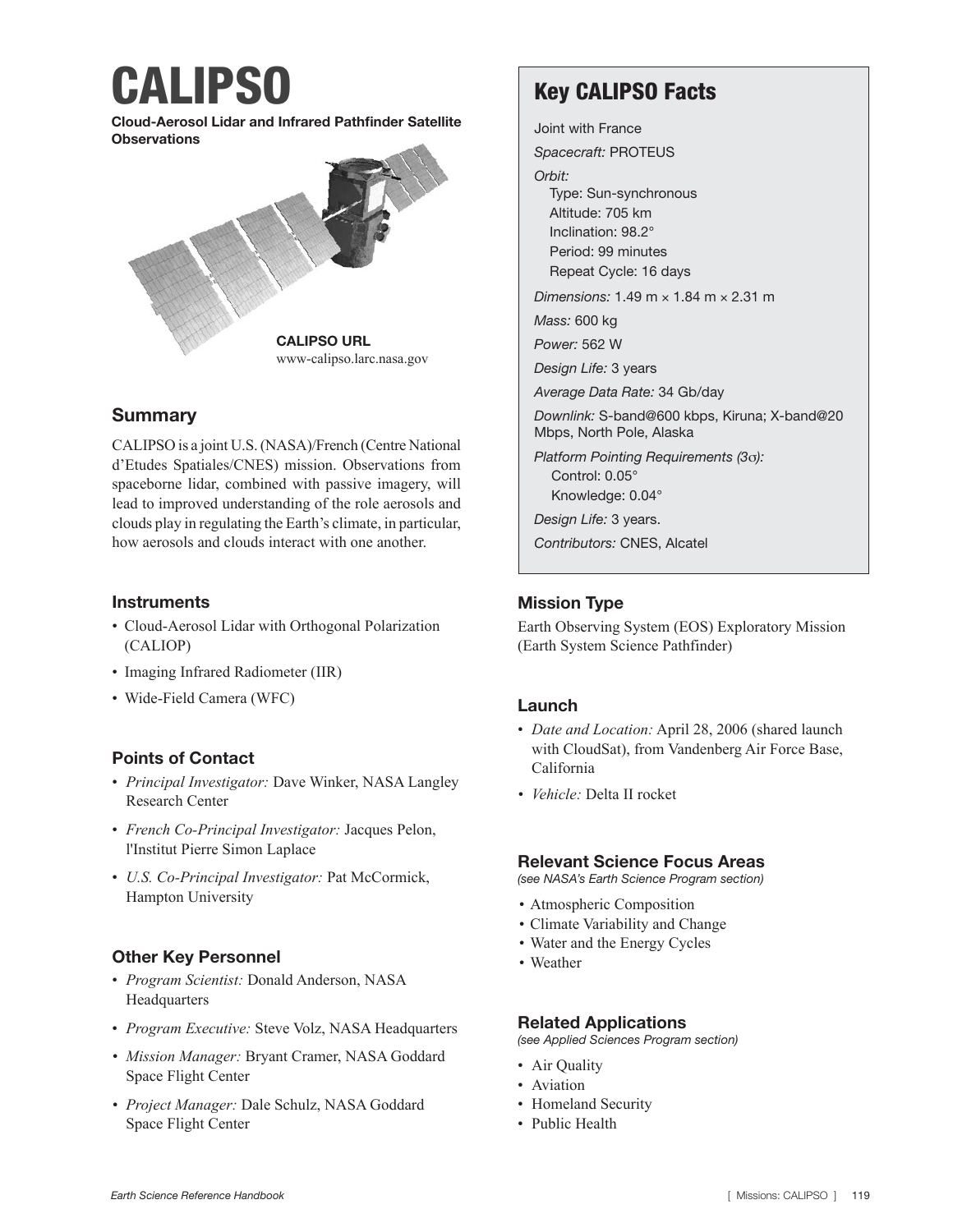## CALIPSO Mission Background

Aerosols affect the Earth's radiation budget through the scattering and absorption of incoming sunlight, which acts as a significant radiative forcing. Aerosols are also intimately linked to the formation of clouds and to precipitation processes and thus to the hydrologic cycle. It now appears likely that aerosols resulting from human activities such as the use of fossil fuels and agricultural burning are affecting global climate. Aerosols also affect public health in heavily polluted regions. Unlike greenhouse gases, tropospheric aerosols are highly variable in space and time due to variable sources and short atmospheric residence times. Because of this variability and the difficulty of monitoring aerosols using satellite instruments, basic questions remain on the global distribution and properties of aerosols. Model estimates of the radiative forcing from aerosols are still uncertain, and improved capabilities to observe aerosols from space are required to constrain key assumptions in these models.

The sensitivity of the climate response to radiative forcings from aerosols, greenhouse gases, and other sources is largely controlled by the interactions between clouds and radiation. Advances in modeling capabilities to predict climate change require improved representations of cloud processes in models and decreased uncertainties in parameterizations of cloud-radiation interactions. In particular, the largest sources of uncertainty in estimating longwave radiative fluxes at the Earth's surface and within the atmosphere are connected with current difficulties in determining the vertical distribution and overlap of multi-layer clouds and the ice-water path of these clouds. The CALIPSO mission will provide unique profile measurements to improve our understanding of the role of aerosols and clouds in the Earth's climate system. CALIPSO will enhance current capabilities by providing: global, vertically-resolved measurements of aerosol and cloud distributions; height-resolved discrimination of aerosols into several types; and observations of aerosols over bright and heterogeneous surfaces both day and night. CALIPSO will also provide vertically-resolved identification of cloud ice/water phase and, together with the cloud profiling radar on CloudSat, will provide comprehensive observations of cloud vertical structure on a global scale. CALIPSO will fly as part of the A-Train of satellites including four other NASA missions—Aqua, Aura, CloudSat, and Orbiting Carbon Observatory (OCO)—as well as a CNES mission called Polarization and Anisotropy of Reflectances for Atmospheric Sciences coupled with Observations from a Lidar (PARASOL). This combination of observations offers an unprecedented resource for exploring aerosol-chemistry-cloud interactions.

The CALIPSO payload consists of three nadir-viewing instruments: the Cloud-Aerosol Lidar with Orthogonal Polarization (CALIOP–pronounced 'caliope') and two passive instruments, the Imaging Infrared Radiometer (IIR) and the Wide-Field Camera (WFC).

## Key CALIOP Facts

*Heritage:* Lidar In-space Technology Experiment (LITE), military laser rangefinders

*Instrument Type:* Nadir-pointing dualwavelength polarization lidar

*Wavelengths:* 532 nm (polarizationsensitive) and 1064 nm

*Science Operations Mode:* Pulse Rate: 20 Hz Vertical sampling: 30 m, 0–40 km Footprint spacing: 333 m along-track Duty Cycle: 100%

*Repeat Cycle:* 16 days

*Dimensions:* 1 m × 1.49 m × 1.31 m Sensor Unit: 1 m (dia)  $\times$  1.31 m Control Unit: 30 cm  $\times$  30 cm  $\times$  25 cm

*Technical Resource Allocations:* Mass: 156 kg Power: 207 W Data Rate: 332 kbps

*Performance:* Pulse Power: 110 mJ Pulse Length: 20 ns Footprint Diameter: 70 m Calibration: 5% (532 nm) Linear Dynamic Range:  $4 \times 10^6$ : 1

*Thermal Control:* Provided by heaters and passive radiators

*Contributor:* Ball Aerospace & Technologies Corp.

## Key IIR Facts

*Heritage:* IASI Infrared Sensor Module *Instrument Type:* Imaging spectroradiometer *Scan Type:* Earth imaging, nadir pointing *Calibration:* Onboard black body source, deep space view *Field of View (FOV):* 64 km *Instrument IFOV:* 1 km *Transmission Rate:* N/A *Swath:* 64 km *Spatial Resolution:* 1 km, 64 × 64 pixels *Spectral Range:* 3 channels centered at 8.65, 10.6, and 12.05 μm *Dimensions:* 490 mm × 550 mm × 320 mm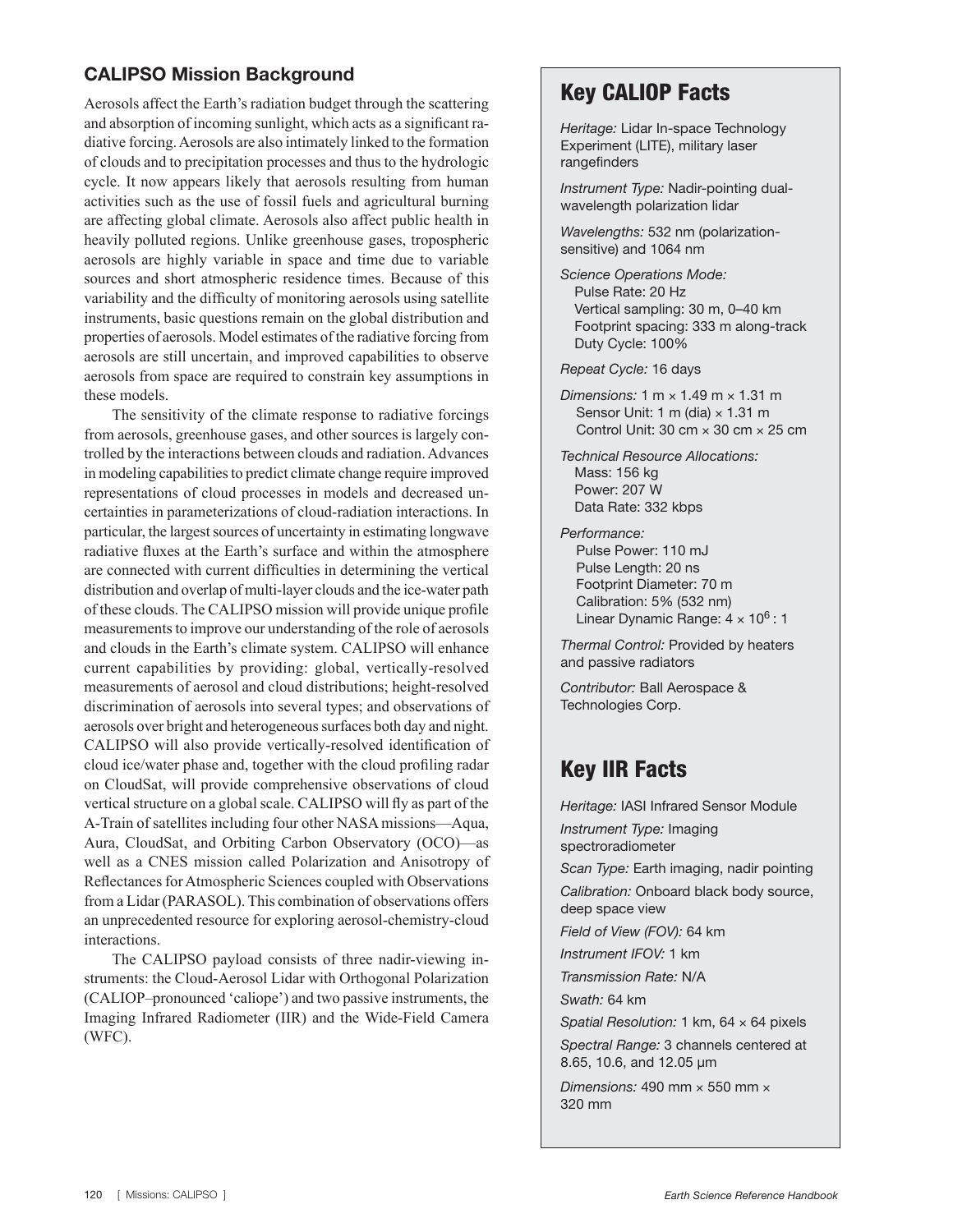## CALIOP

#### Cloud-Aerosol Lidar with Orthogonal Polarization

Two-wavelength, polarization lidar capable of providing aerosol and cloud profiles and properties.

CALIOP provides information on the vertical distribution of aerosols and clouds and their optical and physical properties. CALIOP will improve not only our understanding of aerosols and clouds, but also our understanding of aerosol-cloud interactions. CALIOP is built around a diode-pumped Nd:YAG laser producing linearly-polarized pulses of light at 1064 nm and 532 nm. The atmospheric return is collected by a 1-m telescope, which feeds a three-channel receiver measuring the backscattered intensity at 1064 nm and the two orthogonal polarization components at 532 nm (parallel and perpendicular to the polarization plane of the transmitted beam). Two-wavelength polarization measurements provide information on aerosol size and hydration. Lidar polarization measurements also allow discrimination of cloud ice/water phase. Data from CALIOP will be combined with data from the other CALIPSO instruments (IIR and WFC), to retrieve cirrus emissivity and particle size. Information on radiative fluxes will be provided by combining CALIOP profile measurements with TOA fluxes from CERES and multi-spectral observations from Aqua's MODIS. CALIOP and the Cloud Profiling Radar on CloudSat have complementary cloud sensing capabilities that allow the production of a comprehensive combined cloud profile product.

## IIR

#### Imaging Infrared Radiometer

Three-channel infrared imager that complements CALIOP and provides additional cloud properties.

The IIR provides calibrated radiances at 8.65, 10.6, and 12.05 μm over a 64 km swath centered on the lidar footprint. These wavelengths are chosen to optimize combined lidar/IIR/WFC retrievals of cirrus emissivity and particle size. The IIR is built around an Infrared Sensor Module developed for the IASI instrument. Use of a microbolometerdetector array in a non-scanning, staring configuration allows a simple and compact design to perform measurements at a 1-km resolution with a NE $\Delta$ T better than 0.3 K (at 210 K) in all spectral bands. The IIR instrument is provided by CNES with algorithm development performed by the Institute Pierre Simon Laplace (Paris).

## WFC

#### Wide-Field Camera

Single-channel, nadir-viewing, push-broom, visible imager that, when combined with IIR data, provides meteorological context around the lidar footprint.

The WFC is a modified star tracker camera, with a single channel covering the 620–670-nm spectral region, providing images of a 61-km swath with a spatial resolution of 125 m. The WFC provides meteorological context for the lidar measurements and allows highly accurate

## Key IIR Facts *(cont.)*

*Mass:* 21 kg *Power:* 26.6 W *Duty Cycle:* 8.184 s *Data Rate:* 48.2 kbps *Contributors:* CNES, SODERN (Paris)

## Key WFC Facts

*Heritage:* Star tracker cameras

*Radiometric Response Stability:* < 1% over 24 hours

*Duty Cycle:* 39% (Daylight portions of orbit with solar zenith angle (SZA)  $< 70^{\circ}$ )

*Data Rate:* 16.1 kbps

*FOV:* 61-km cross-track × 125-m alongtrack

*Incidence Angle:* Nadir

*Instrument IFOV:* 125 m × 125 m

*Dimensions:* 14 cm diameter × 24 cm sensor unit

*Mass:* 2.6 kg

*Power:* 7.9 W

*Thermal Control:* TEC and passive radiator

*Thermal Operating Range:* CCD operates at 0° C

*Sampling Interval:* 18.5 ms

*Spatial Resolution:* Central high-resolution swath (within 2.5 km of lidar footprint): 125 m  $\times$  125 m

Low-resolution swath (28 km either side of high res. swath):  $1 \text{ km} \times 1 \text{ km}$ 

*Wavelength:* 645 nm

*Spectral Resolution:* 50 nm

*Contributor:* BATC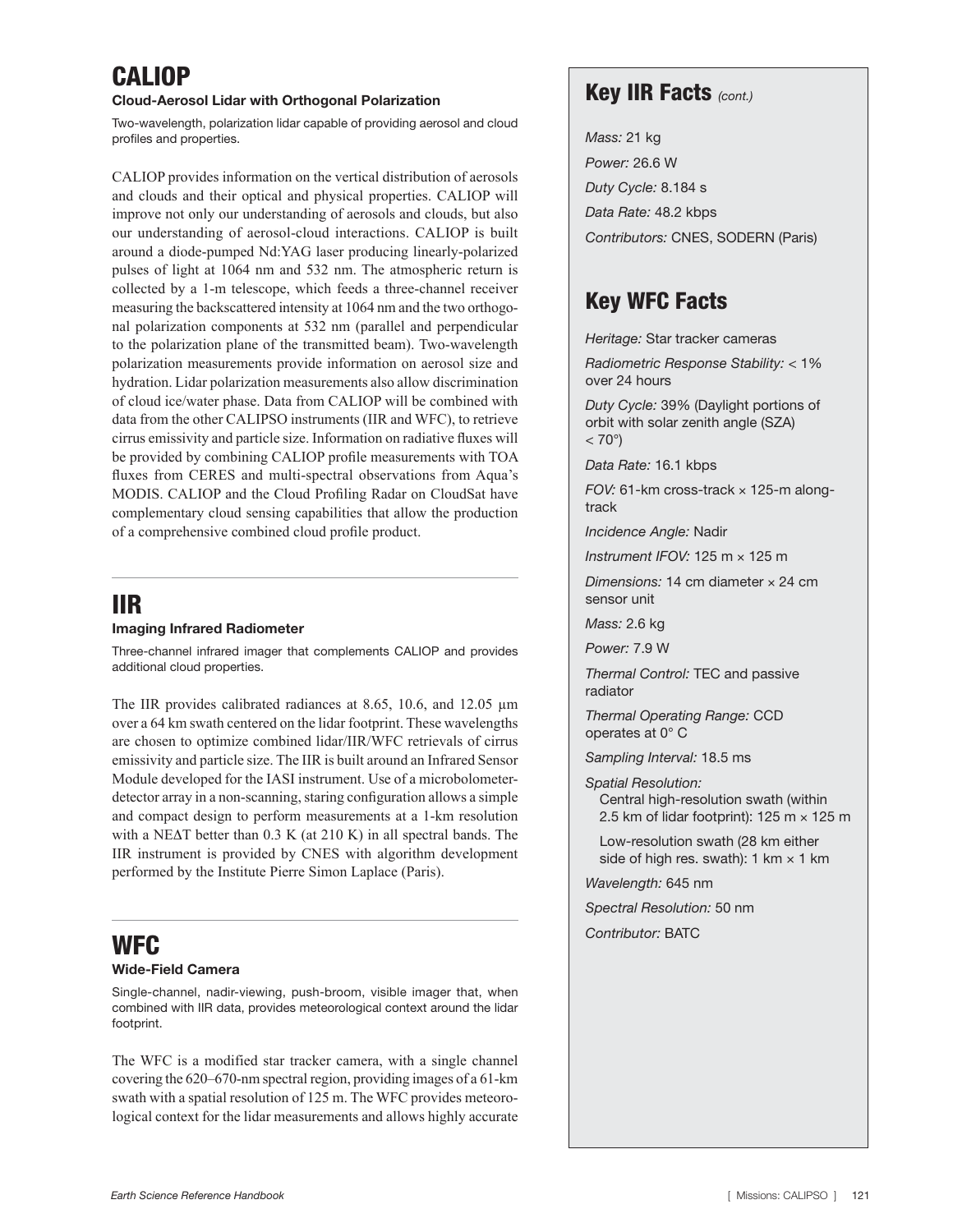spatial registration, when required, between CALIPSO and instruments on other satellites of the A-Train afternoon constellation. WFC data are also used in daytime retrievals of cloud properties.

## CALIPSO References

Winker, D. M., J. Pelon, and M. P. McCormick, 2002: The CALIPSO Mission: Spaceborne lidar for observation of aerosols and clouds. *Proc. SPIE*, **4893**, 1–11.

Winker, D. M., W. H. Hunt, and C. A. Hostetler, 2004: Status and performance of the CALIOP Lidar. *Proc. SPIE*, **5575**, 8–15.